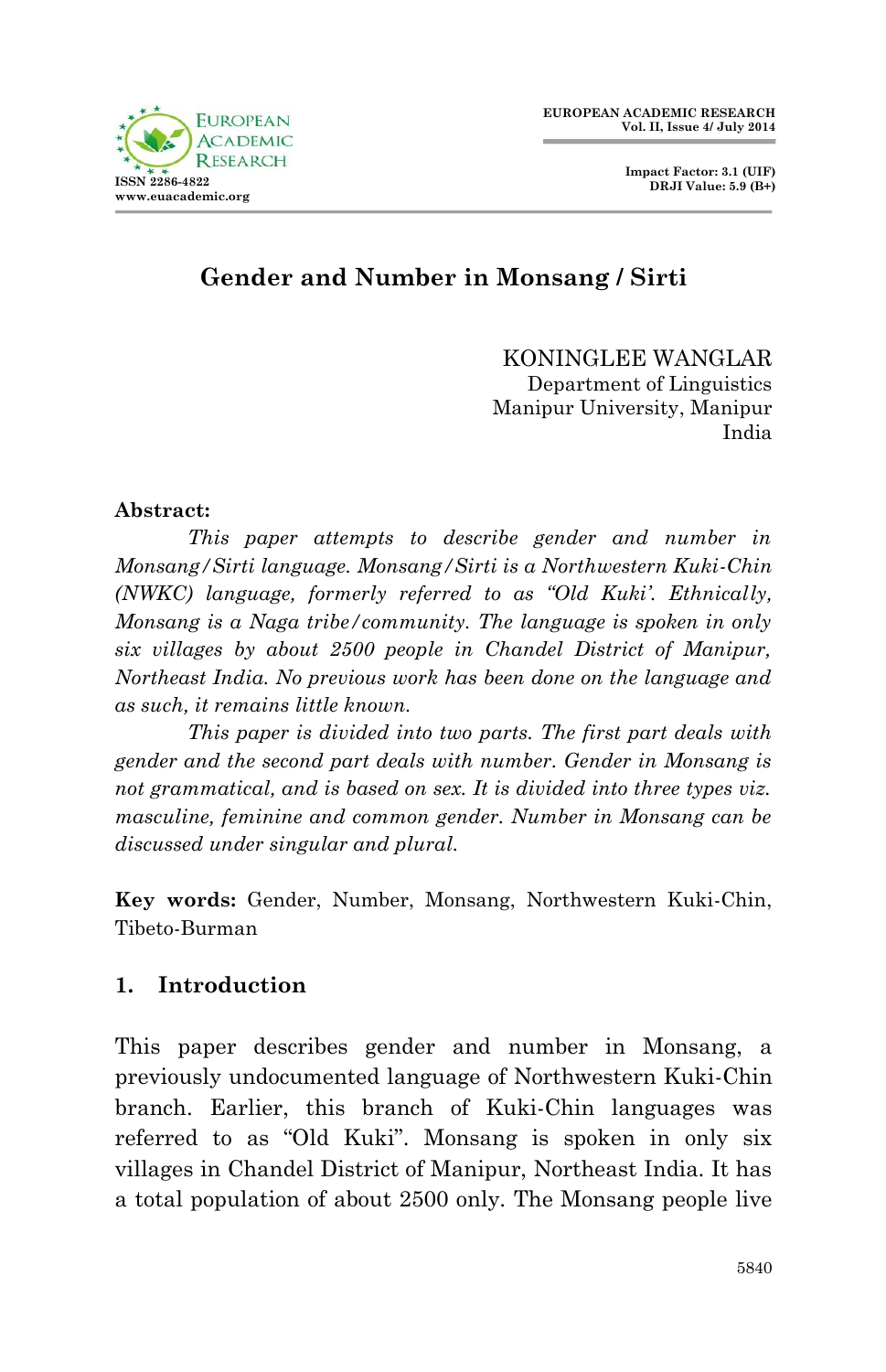in close contact with the Anal, Chothe, Lamkang, Maring, Moyon and Tarao.

The present paper is based on data elicited from the native speakers of Monsang of Liwachangning village, Chandel District.

## **2. Gender**

Monsang has a gender system based on natural gender or biological sex. The gender distinctions of nouns are largely dependent on two basic categorization of the nouns such as (+) animate and  $(-)$  animate. The nouns of  $(+)$  animate category show further sub-division of  $(+)$  human and  $(-)$  human.

In order to make the gender distinction of (+) animate nouns, Monsang uses one of the two methods:

- i. Use of pairs of opposite lexical items, or
- ii. Use of attributives referring to male or female after the noun.

## **2.1. Use of Pairs of Opposite Lexical Items**

There are words in Monsang in which gender distinction is made by using pairs of opposite lexical items. Such pairs of words have no formal relationship. Given below in Table 1. are few examples.

| Masculine      |         | Feminine            |         |
|----------------|---------|---------------------|---------|
| /iler/         | lad     | /lunha/             | lass    |
| $/$ pwusar $/$ | husband | /lummhi/            | wife    |
| $/$ apu $/$    | grandpa | $\alpha$ pi $\beta$ | grandma |
| /abaran/       | uncle   | /ani/               | aunty   |

**Table 1. Pairs of Opposite Lexical Items in Monsang**

## **2.2. Use of Attributives**

The other method of distinguishing gender in Monsang is the use of attributives referring to male or female after the nouns. This could be illustrated in Table 2. for (+) human and Table 3. (–) human as shown below.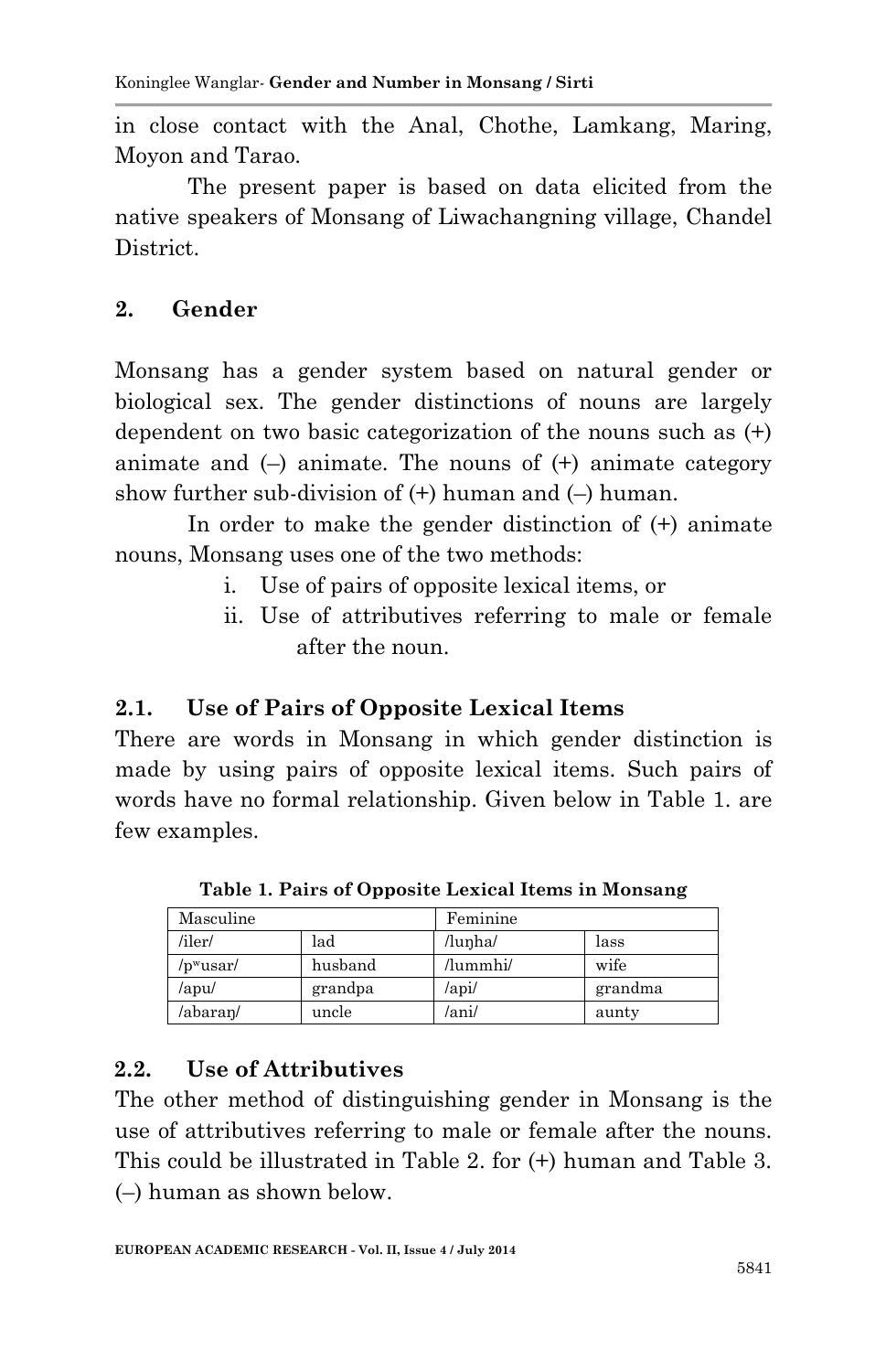## **(+) Human**

| Masculine |              | Feminine                |           |  |
|-----------|--------------|-------------------------|-----------|--|
| /sapa/    | son          | /san <sup>w</sup> u/    | daughter  |  |
| /itarpa/  | old man      | /itarn <sup>w</sup> u/  | old woman |  |
| /mipa/    | father       | /minwu/                 | mother    |  |
| /betumpa/ | youngest son | /betumn <sup>w</sup> u/ | youngest  |  |
|           |              |                         | daughter  |  |

**Table 2. (+) Human Attributives in Monsang**

From the above table, it can be seen that for (+) Human, Monsang uses /-pa/ for masculine and /-n<sup>w</sup>u/ for feminine.

### **(–) Human**

| Table 3. (-) Human Attributives in Monsang |  |  |  |  |  |  |
|--------------------------------------------|--|--|--|--|--|--|
|--------------------------------------------|--|--|--|--|--|--|

| Masculine                             |         | Feminine                |          |
|---------------------------------------|---------|-------------------------|----------|
| $\overline{k}$ ir-tfar $\overline{k}$ | he-goat | /kir-n <sup>w</sup> u/  | she-goat |
| $/s5$ -tar/                           | bull    | /sər-n <sup>w</sup> u/  | cow      |
| /utti-tfar/                           | dog     | /utti-n <sup>w</sup> u/ | bitch    |
| /vo-tfar/                             | pig     | /vo-n <sup>w</sup> u/   | sow      |

From the above table, it can be seen that for  $(-)$  Human, Monsang uses /-tfar/ for masculine and /-n<sup>w</sup>u/ for feminine.

#### **3. Number**

Monsang makes a distinction between nouns of general reference and those of specific reference. In general reference, base forms i.e. bare noun roots are used. In specific reference, it shows a two-way contrast in terms of number such as singular, and plural. The singular forms are identical with bare roots which are used in general reference. The plural forms are derived from the root forms by suffixation of the morpheme { he}. This suffix is added to all nouns- animate or inanimate, human or non-human, to derive the plural forms.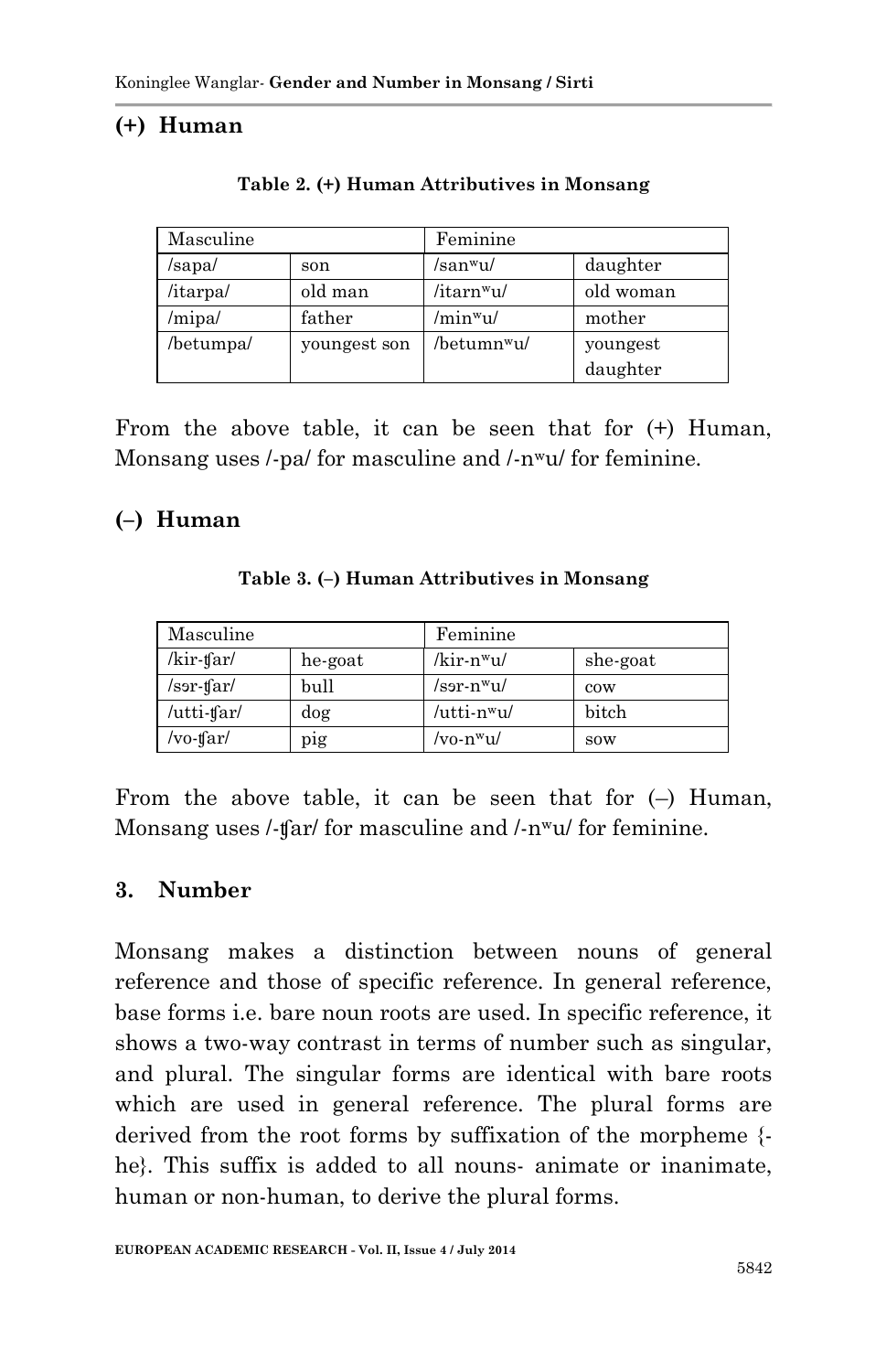#### **3.1. Pluralisation of Nouns**

The pluralisation of nouns in Monsang can be illustrated as follows.

| Singular                          |          | Plural    |           |  |
|-----------------------------------|----------|-----------|-----------|--|
| /vati/                            | 'bird'   | /vati-he/ | 'birds'   |  |
| /mi/                              | 'person' | /mi-he/   | 'persons' |  |
| /sa/                              | 'animal' | $/sa-he/$ | 'animals' |  |
| $\gamma$ <sub>phon</sub> $\gamma$ | 'gun'    | /phon-he/ | 'guns'    |  |

## **3.2. Pluralisation of NP containing N + Nouns of Multitude**

When a noun of multitude {bekhe} meaning 'all' follows the noun, the suffixation of the plural morphemes is optional. This can be illustrated as follows.

| a. | nepan bek <sup>h</sup> e $(-he)$ |             |               |
|----|----------------------------------|-------------|---------------|
|    | child                            | all         | $\left($ pl.) |
|    | ʻall                             | children'.  |               |
|    | b. phon                          | bekhe (-he) |               |
|    | gun                              | all         | $\left($ pl.) |
|    | 'all                             | guns'.      |               |

Note: The plural morpheme (-he) is kept within brackets to indicate that their suffixation is optional.

#### **3.3. Pluralisation of NP containing N + Numeral**

When a numeral expressing 'two or more' follows the noun, the suffixation of the plural morpheme is optional and is restricted to + animate nouns only. This can be seen in the following examples.

| a.          | nepan minlo (-he) |                  |               |
|-------------|-------------------|------------------|---------------|
|             |                   | child four (pl.) |               |
|             |                   | 'four children'. |               |
| $h_{\cdot}$ | sor               | rona (-he)       |               |
|             | cow               | five             | $\left($ pl.) |